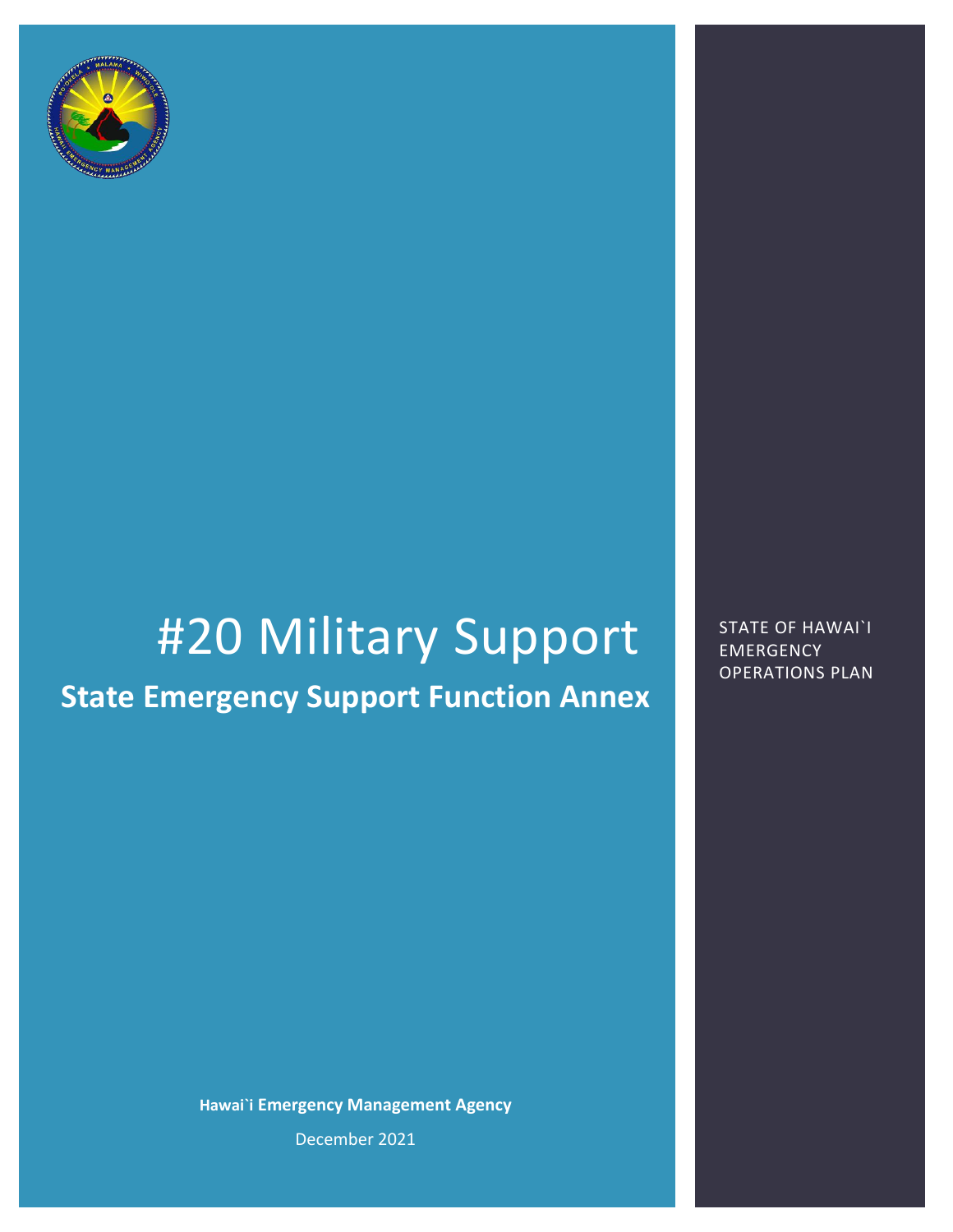

# <span id="page-1-0"></span>SESF #20 TASKED AGENCIES

#### **State ESF Coordinating and Primary Agency:**

Department of Defense: Hawai`i National Guard

#### **State Support Agencies:**

None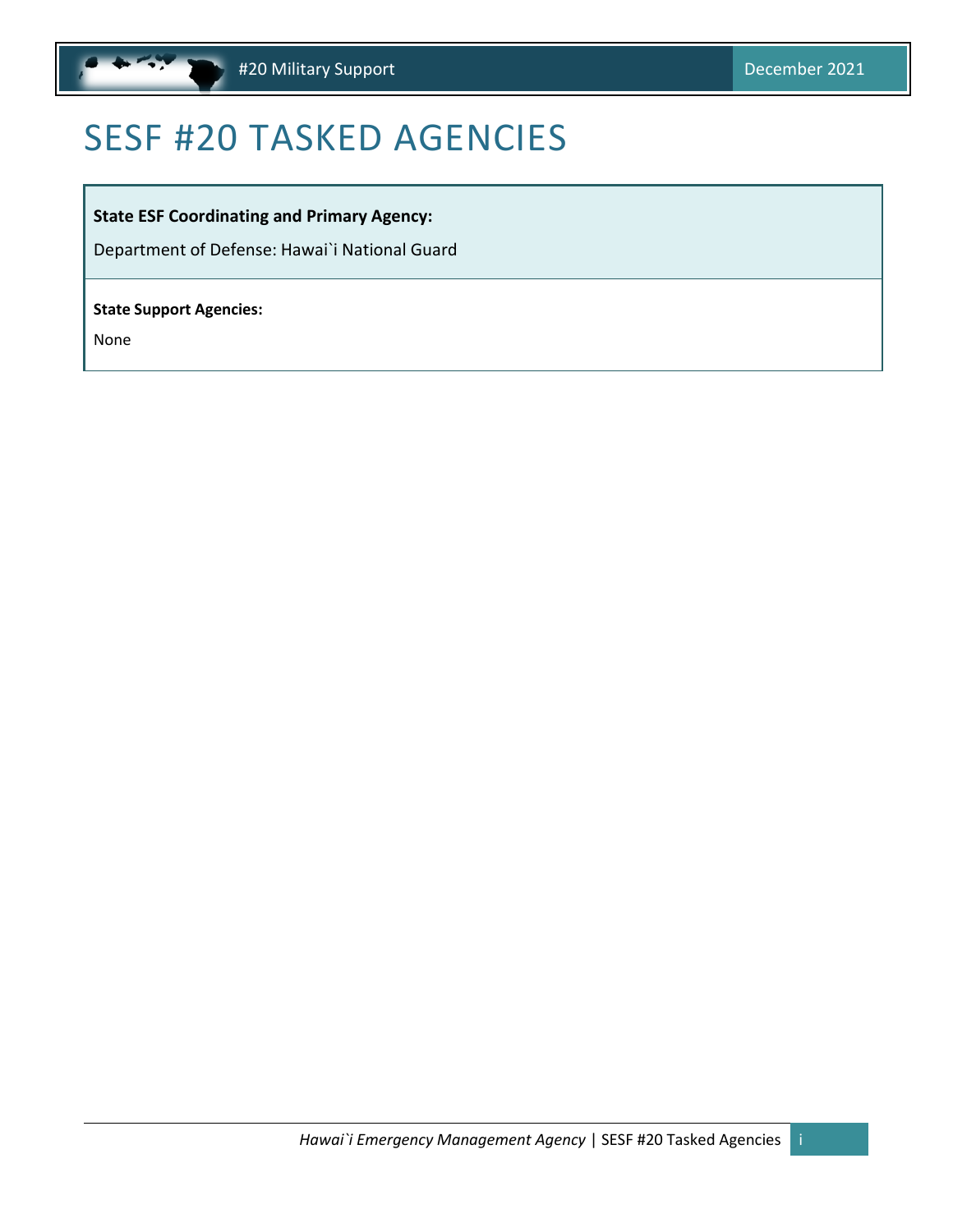# <span id="page-2-0"></span>RECORD OF CHANGES

The SESF #20 is responsible for the *#20 Military Support State Emergency Support Function Annex* and is authorized to make changes in coordination with the HI-EMA Operations Branch. All updates to the *#20 Military Support State Emergency Support Function Annex* will be tracked and recorded in the following table to ensure the most recent version is disseminated and implemented. This annex will be reviewed on a biennial basis and after every incident where SESF #20 was activated.

| Change<br><b>Number</b> | <b>Date of Change</b> | <b>Section Changed</b> | <b>Summary of Change</b>                             |
|-------------------------|-----------------------|------------------------|------------------------------------------------------|
| $\mathbf{1}$            | 11/2021               | Record of Changes      | Record of Changes verbiage and signatory block added |
| $\overline{2}$          |                       |                        |                                                      |
| $\overline{3}$          |                       |                        |                                                      |
| 4                       |                       |                        |                                                      |
| 5                       |                       |                        |                                                      |
| 6                       |                       |                        |                                                      |
| $\overline{7}$          |                       |                        |                                                      |

**Luke Meyers David Lopez COL Stanley T. Garcia**

**HI-EMA Administrator HI-EMA Executive Officer J3 Directorate of Operations & Military Support SESF #20 Military Support EMO**

مستلج

**Date Date Date**

[David Lopez](https://stateofhawaii.na1.adobesign.com/verifier?tx=CBJCHBCAABAAsMEuSIFqtjPxfTiUtsN2eAlrdchpVL9N)

Date Jan 5, 2022

[Stanley Garcia](https://secure.na1.echosign.com/verifier?tx=CBJCHBCAABAAsMEuSIFqtjPxfTiUtsN2eAlrdchpVL9N)

Date Jan 5, 2022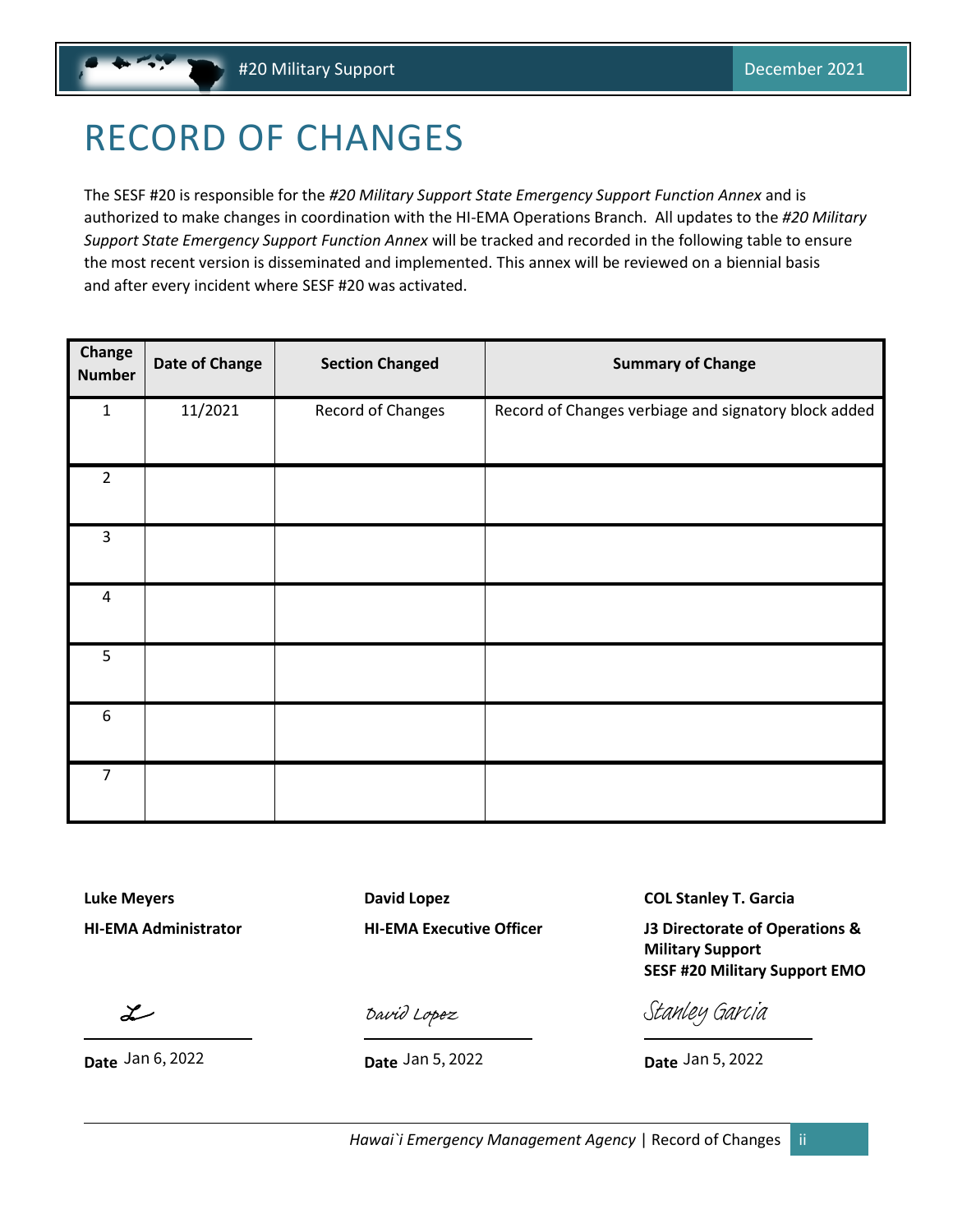# <span id="page-3-0"></span>**TABLE OF CONTENTS**

.,

| 1.  |  |  |  |  |
|-----|--|--|--|--|
| 1.1 |  |  |  |  |
| 1.2 |  |  |  |  |
| 1.3 |  |  |  |  |
| 2.  |  |  |  |  |
| 2.1 |  |  |  |  |
| 2.2 |  |  |  |  |
| 3.  |  |  |  |  |
| 3.1 |  |  |  |  |
| 3.2 |  |  |  |  |
| 3.3 |  |  |  |  |
| 4.  |  |  |  |  |
| 4.1 |  |  |  |  |
| 4.2 |  |  |  |  |
| 4.3 |  |  |  |  |
| 5.  |  |  |  |  |
| 5.1 |  |  |  |  |
| 5.2 |  |  |  |  |
| 5.3 |  |  |  |  |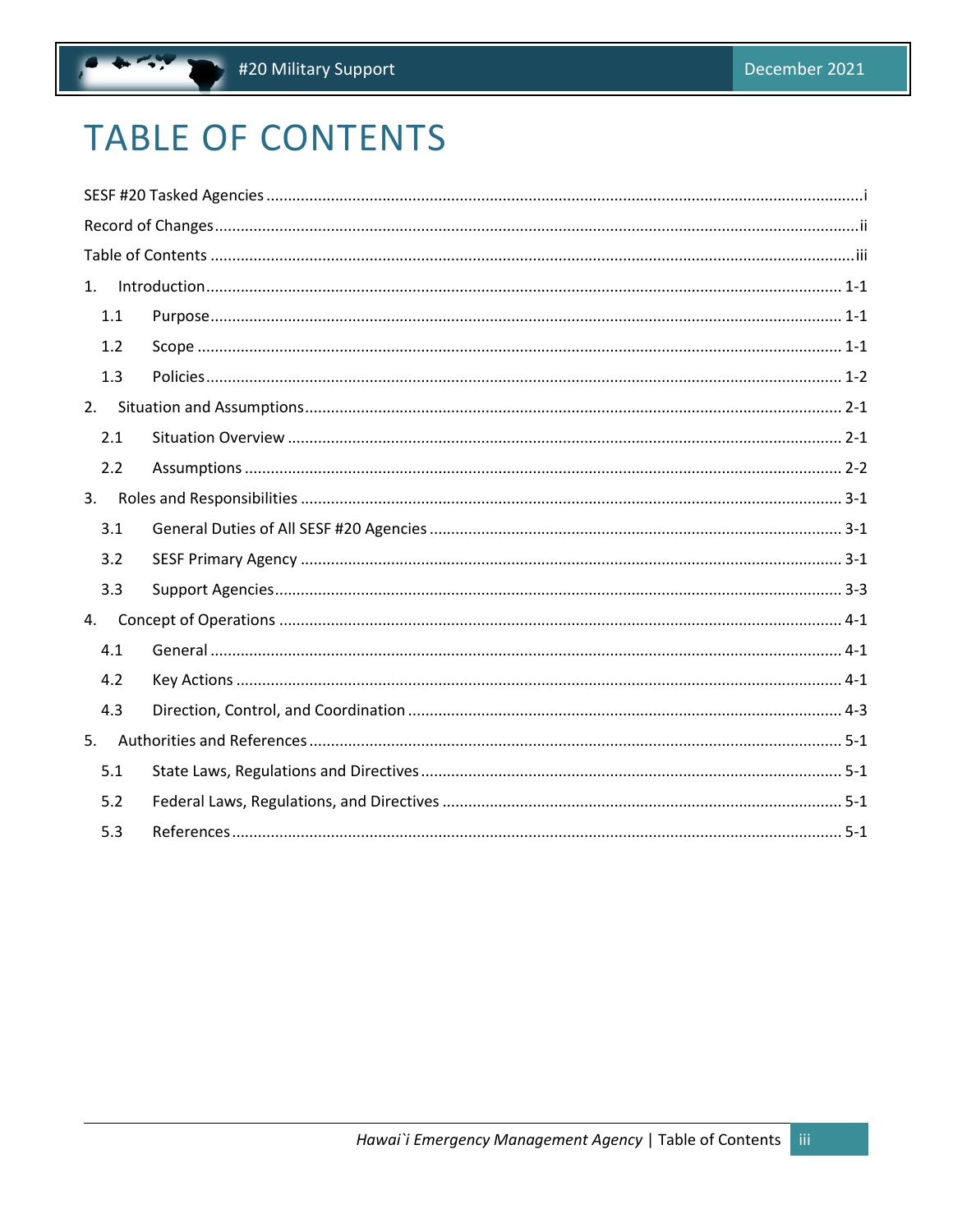# <span id="page-4-0"></span>1. INTRODUCTION

### <span id="page-4-1"></span>**1.1 PURPOSE**

- 1. State Emergency Support Function (SESF) #20 Military Support coordinates and provides National Guard Civil Support (NGCS) for potential or actual incidents requiring a coordinated state and/or federal response. SESF #20 provides a ready force with an organic chain of command and an array of equipment and capabilities to perform a variety of missions.
- 2. The purpose of this Annex is to:
	- Define the activities that fall within the scope of State Emergency Support Function (SESF) #20 Military Support
	- b. Identify agency responsibilities for SESF #20 activities.
	- Provide guidance and outline the procedures for requesting Hawai`i National Guard (HING) activation during emergencies or disasters.
	- Provide for the effective emergency coordination and use of Hawai`i National Guard (HING) resources.

### <span id="page-4-2"></span>**1.2 SCOPE**

- Activities within the scope of SESF #20 include the following:
	- All forms of NGCS support to state and county authorities during emergencies or disasters. SESF #20 is the mechanism through which that support is coordinated.
- 2. This Annex applies to all hazards that impact the state of Hawai`i.

#### 1.2.1 DEFINITIONS

- 1. **TITLE 10 (UNITED STATES CODE):** Under Title 10 status, National Guard personnel are federally funded and under federal command and control. National Guard forces activated under Title 10 are subject to the Posse Comitatus Act (PCA) and are prohibited from law enforcement activities unless expressly authorized by the Constitution or law.
- 2. **TITLE 32 (UNITED STATES CODE):** Under Title 32 status, National Guard personnel are federally funded, but under the control of the state. The federal government reimburses States for Guard units' activities in response to federally designated disasters. While in Title 32 status, National Guard personnel do not fall under Posse Comitatus Act (PCA) restrictions and may perform law enforcement duties.
- 3. **STATE ACTIVE DUTY (SAD) STATUS:** Under State law, the Governor may order National Guard personnel to respond to emergencies, civil disturbances, or perform other duties. National Guard personnel performing State missions are State funded and under State control. Personnel on SAD do not fall under Posse Comitatus Act (PCA) restrictions and may perform law enforcement duties.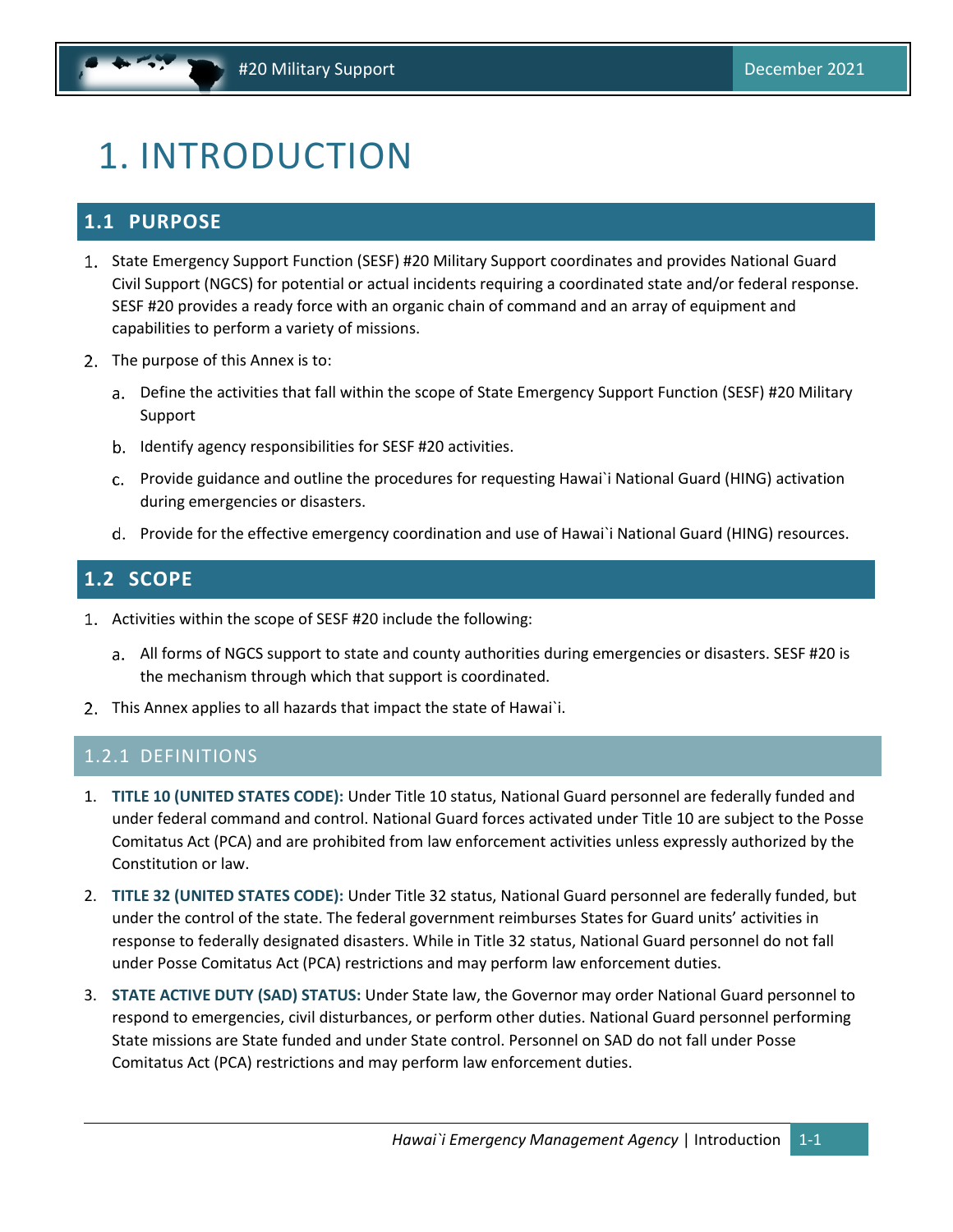# <span id="page-5-0"></span>**1.3 POLICIES**

- 1. Military assistance is not always provided in support of civil authorities. Military support will not be furnished if it is in direct competition with private enterprise or the civilian labor force.
- 2. When performing missions in support of law enforcement, National Guard personnel will be deployed with a sworn and commissioned state or county law enforcement officer. National Guard personnel in a State Active Duty or Title 32 status are not subject to the provisions of the Posse Comitatus Act (PCA). If active federal forces are utilized, effort should be made to assign non-law enforcement missions to those forces to avoid violation of the PCA.
- 3. The Defense Authorization Act of 2005 authorizes the Governor to request Title 32 funding from the Secretary of Defense for homeland defense activities. If the Secretary of Defense determines a National Guard component is necessary and appropriate, funds may be provided to the state in an amount that the Secretary determines is appropriate to cover operational costs.
- 4. For specific designated incidents, the HING has trained senior officers that may command a Title 10/Title 32 task force. 32 USC 325 allows a National Guard officer to continue to function under his/her state commission after being ordered to active duty to command a National Guard unit. The statute requires both Presidential authorization and Governor's consent of the dual status.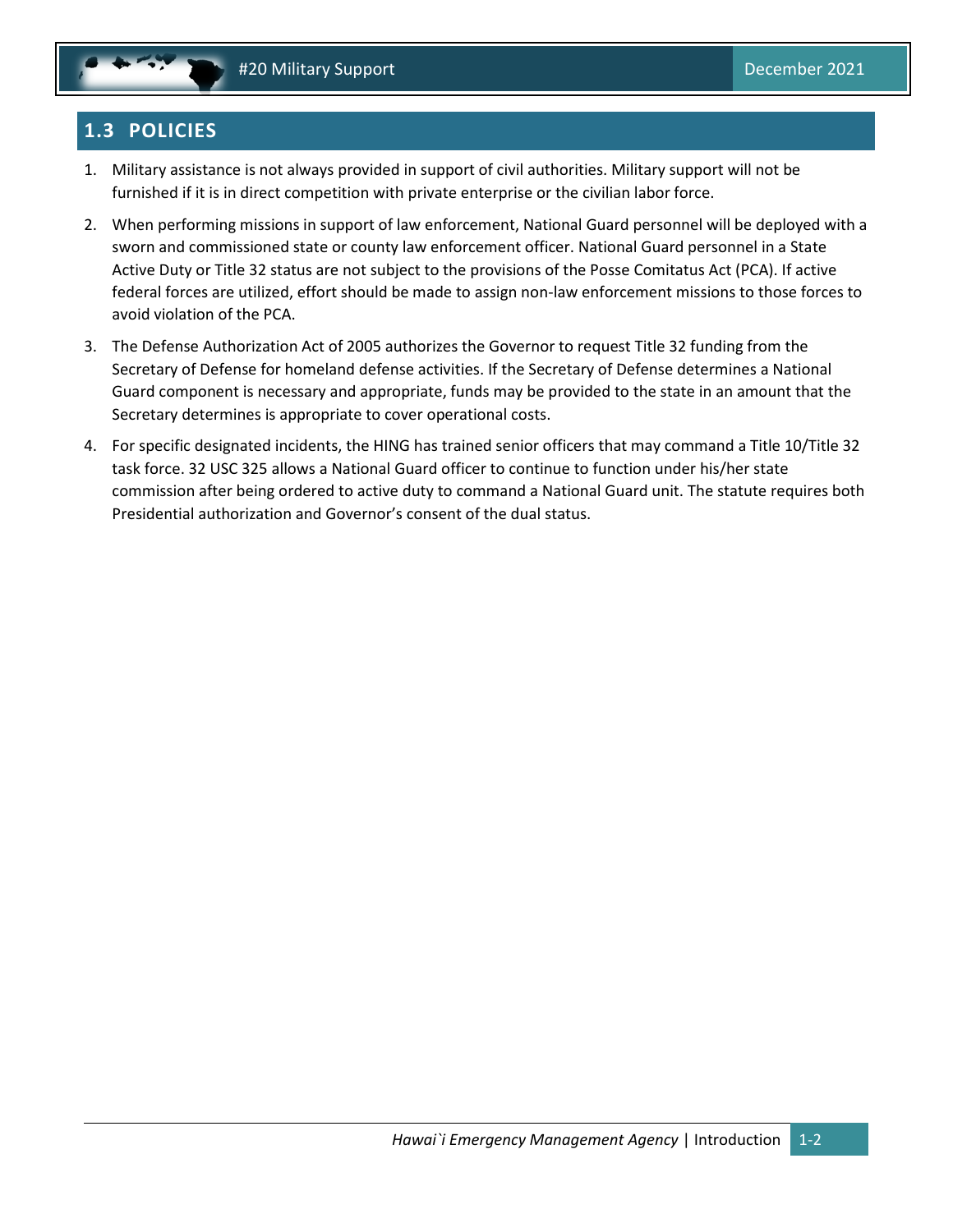# <span id="page-6-0"></span>2. SITUATION AND ASSUMPTIONS

### <span id="page-6-1"></span>**2.1 SITUATION OVERVIEW**

- Major emergencies, disaster incidents or terrorist incidents can present a scale of complexity beyond the capability of local and county resources.
- The Hawai`i National Guard (HING), part of the Hawai`i Department of Defense (HIDOD), possesses unique resources and capabilities that can be used to respond to domestic emergencies to assist civil authorities with saving lives, preventing human suffering and/or mitigating property damage.
- HING is composed of Army and Air National Guard forces and is organized under Joint Force Headquarters − Hawai`i with separate Army and Air National Guard headquarters.
- The Army National Guard has four major subordinate commands:
	- 29th Brigade Combat Team
	- b. 103rd Troop Command
	- 298th Regional Training Institute
	- d. Medical Command
- The Air National Guard is composed of an Air Wing and Communications Group:
	- a. 154th Wing
	- 201st Combat Communications Group

#### 2.1.1 CAPABILITIES

- 1. SESF #20 capabilities and resources fall into four primary functions.
	- a. **SUPPORT TO LAW ENFORCEMENT:** Includes providing security forces to assist law enforcement agencies with patrols, site security, critical infrastructure protection, detainment of individuals, traffic control and civil unrest.
	- b. **INCIDENT MANAGEMENT:** Includes support for command and control, damage assessment and recovery center operations, fire suppression, communications, medical treatment and triage, mortuary affairs, chemical, biological, radiological/nuclear, and explosive (CBRNE) assessment and response, casualty extraction and air traffic control.
	- c. **TRANSPORTATION SUPPORT:** Includes airlift, clearing routes to restore access and mobility for emergency operations, evacuation of personnel to shelters, and transportation of personnel and supplies.
	- d. **SERVICE AND SUPPORT:** Includes shelter support, water purification, food preparation and distribution, distribution points, power generation, engineer support and facilities.
- 2. HING has two special organizations to assist responses to incidents and emergencies.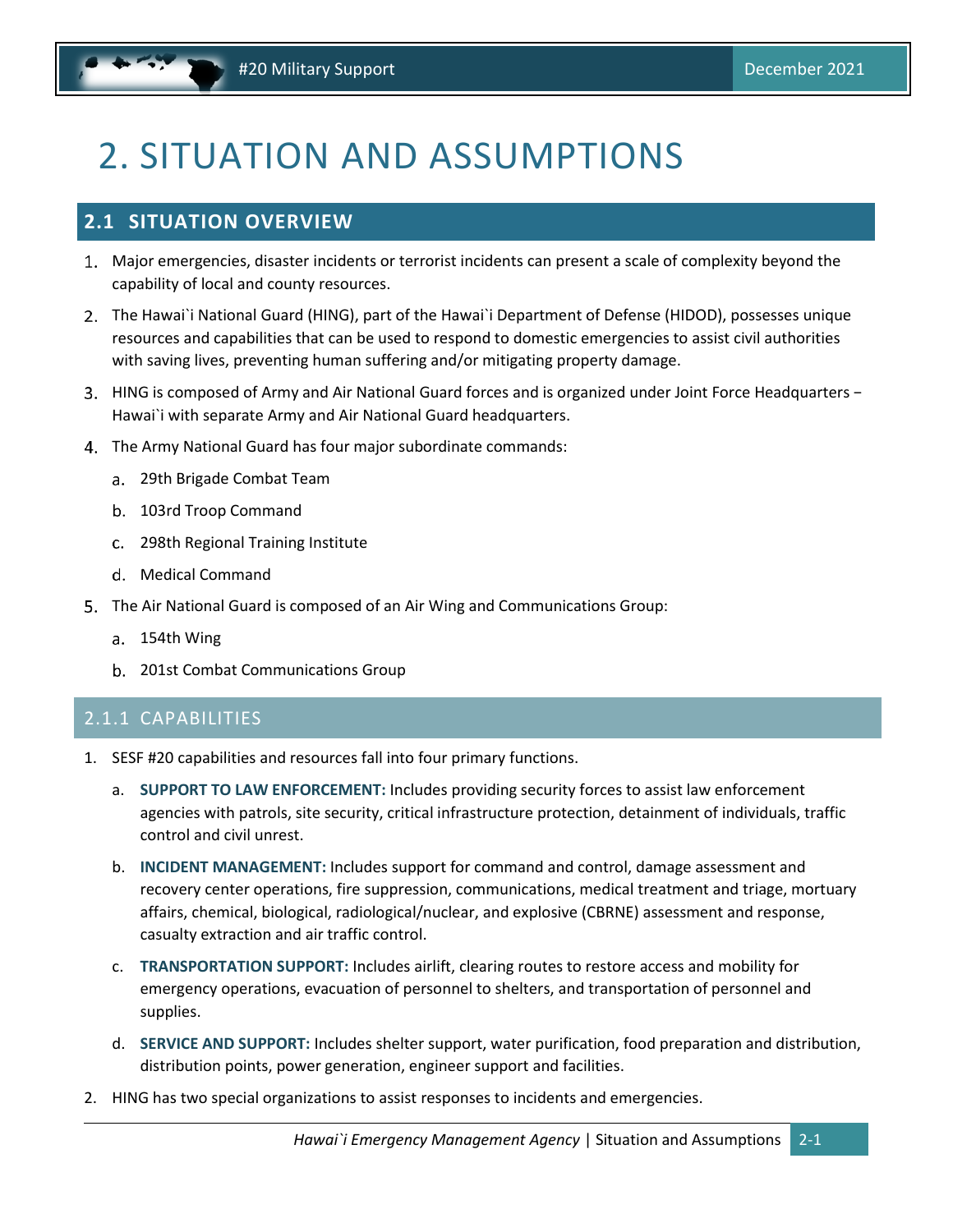- a. **93RD CIVIL SUPPORT TEAM** identifies CBRNE agents/substances, assesses current and projected consequences, advises on response measures, and assists with appropriate requests for state support.
- b. **CHEMICAL, BIOLOGICAL, RADIOLOGICAL/NUCLEAR, AND EXPLOSIVE ENHANCED RESPONSE FORCE PACKAGE (CERFP)** provides a capability to perform mass patient/casualty decontamination, triage and emergency medical treatment, and casualty extraction.
- 3. As required, additional National Guard forces from other states may be requested and coordinated through the Emergency Management Assistance Compact (EMAC).

### <span id="page-7-0"></span>**2.2 ASSUMPTIONS**

- 1. SESF #20 planning is based on the following assumptions:
	- a. The primary responsibility for resource management when responding to local emergencies rests with the counties. County resources will be inadequate, depleted, or nearing depletion prior to requesting state support through the State Emergency Operations Center (SEOC).
	- b. Counties will make requests for military support through the SEOC when their resources are inadequate, depleted, or nearing depletion. In circumstances that require action to save life or limb, direct requests to DOD entities may be made. SESF #20 will need to verify a formal request for assistance (RFA) is eventually submitted to HI-EMA through the WebEOC system.
	- c. Military support will not be furnished if it is in direct competition with private enterprise or the civilian labor force.
	- d. Military operations have priority over military support to civil authorities, unless otherwise directed by the Secretary of Defense.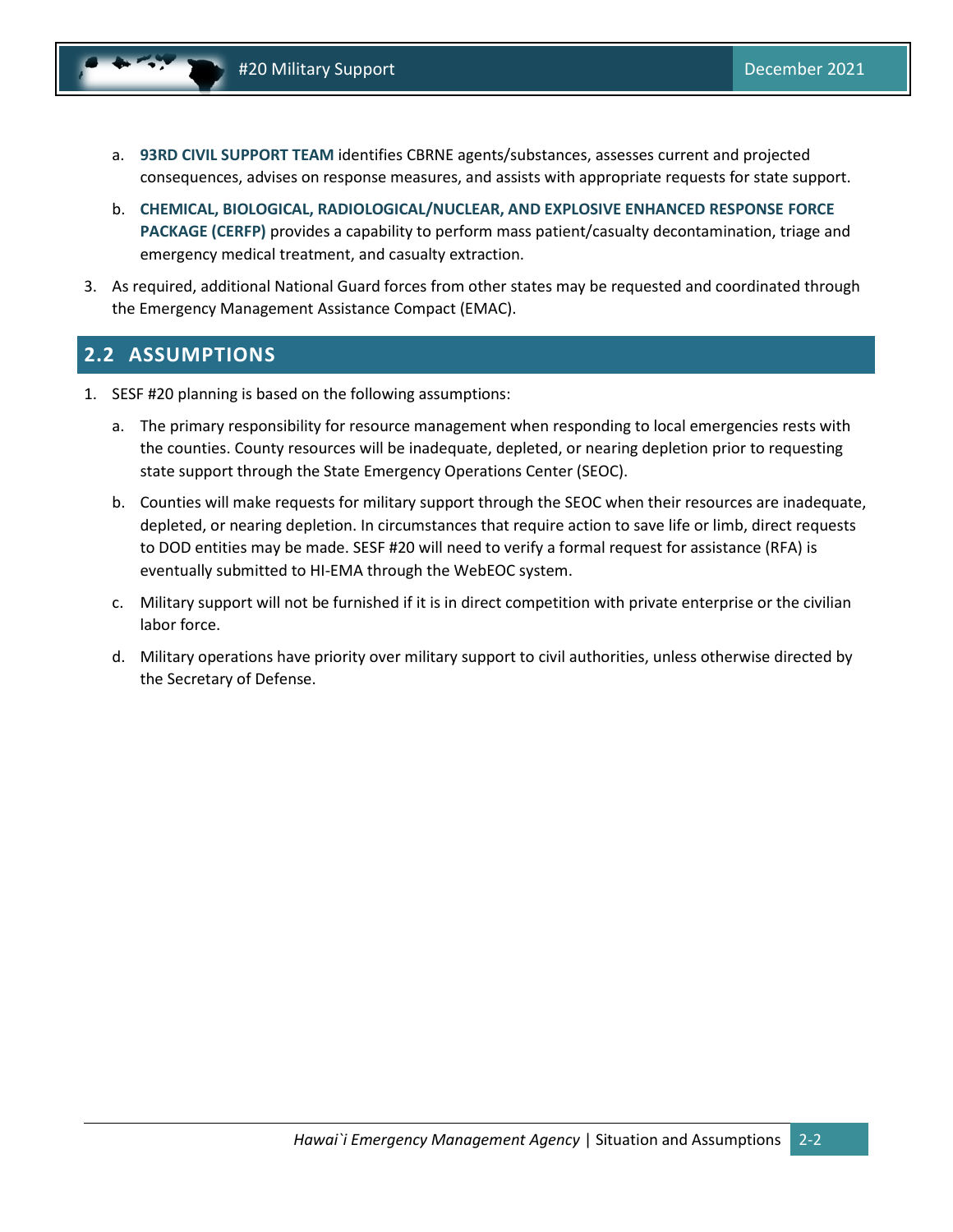# <span id="page-8-0"></span>3. ROLES AND RESPONSIBILITIES

- 1. The following section outlines the roles and responsibilities assigned to state agencies and community partners to ensure SESF #20 activities are performed in a coordinated, efficient, and effective manner.
- 2. This document does not relieve tasked agencies of the responsibility for emergency planning; agency plans should adequately provide for the capability to implement the actions identified below.

### <span id="page-8-1"></span>**3.1 GENERAL DUTIES OF ALL SESF #20 AGENCIES**

1. All agencies assigned to SESF #20 are responsible for the following, in addition to the agency-specific duties listed later in this section.

#### **BEFORE AN INCIDENT**

- Designate primary and alternate SESF #20 representatives, who shall be responsible for coordinating with internal department stakeholders, the SEOC and other SESF #20 agencies to ensure successful execution of duties assigned in this Annex. Notify HI-EMA of any changes to assigned contacts.
- Maintain this Annex and conduct joint planning to further develop, document and refine procedures and processes for interagency coordination of SESF activities.
- Participate in SESF #20 meetings, training, and exercises.
- Ensure internal agency readiness to execute SESF duties assigned in this Annex. Ensure SESF responsibilities are addressed in agency plans, sufficient agency personnel are assigned and trained to support the SESF, required resources are identified and contingency contracts or mutual aid plans are in place to address gaps.
- Identify contingency contracts with vendors for services or equipment that may be required to execute the department's SESF #20 duties during an emergency.

#### **DURING AN INCIDENT**

- Coordinate with other SESF #20 agencies and the SEOC to fulfill requests for assistance or information. Coordinate actions with counties, other SESFs or federal ESFs as appropriate.
- 2. Activate, assign, and track department resources to fulfill SESF mission assignments. Ensure financial and property accountability for agency resources used in support of SESF #20.
- Provide situational awareness of SESF #20 activities to the SEOC.
- 4. Represent the SESF at the SEOC and other incident sites as requested.

### <span id="page-8-2"></span>**3.2 SESF PRIMARY AGENCY**

- The Hawai`i National Guard (HING), under the Hawai`i Department of Defense (HIDOD) serves as both the Coordinating and Primary Agency for SESF #20.
	- Coordinating Agencies, as defined by the HI-EOP, serve as the principle contact for HI-EMA on issues related to the SESF and provide overall management of SESF preparedness activities.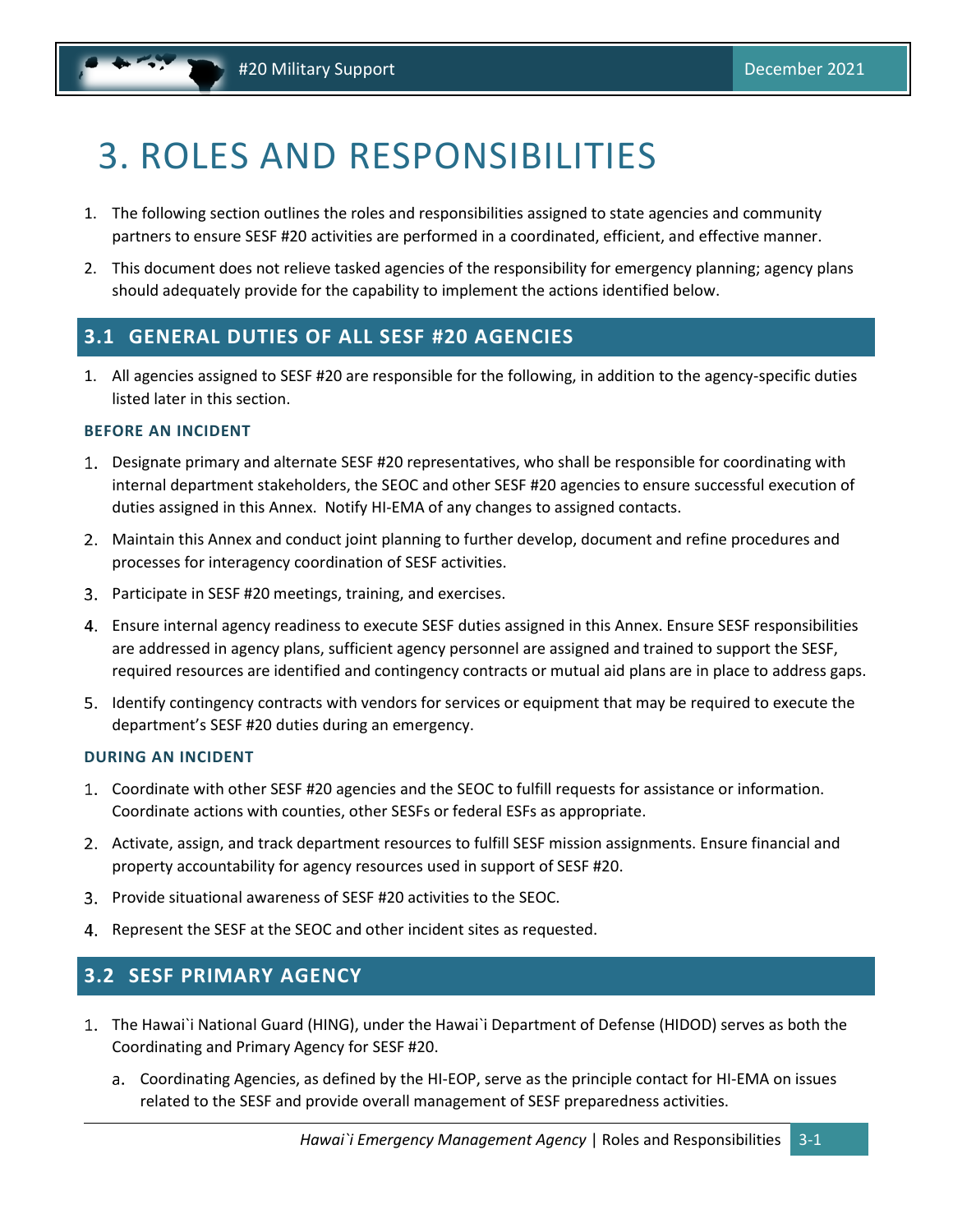

- Primary Agencies, as defined by the HI-EOP, have significant authorities, roles, resources, or capabilities for functions areas the SESF oversees. During an incident, SESF Primary Agencies take a lead role in managing SESF response activities.
- 2. SESF Coordinating and Primary Agencies have additional responsibilities related to management of SESF activities.

#### **BEFORE AN INCIDENT**

- Designate primary and alternate SESF #20 representatives, who shall be responsible for coordinating with internal department stakeholders, the SEOC and other SESF #20 agencies to ensure successful execution of duties assigned in this Annex. Notify HI-EMA of any changes to assigned contacts.
- Coordinate SESF preparedness activities, including convening quarterly planning meetings and ensuring SESF #20 participation in applicable trainings and exercises.
- Lead the development, review and refinement of plans, procedural guides, job aids and/or other written resources that support SEF #20 operational processes and procedures.
- Develop and maintain departmental level plans, policies, standard operating guides and/or mutual aid agreements needed to successfully execute SESF #20 duties during an incident.
- e. Identify contingency contracts that may be required for emergency operations and develop specific contracts with vendors to provide equipment and related services during emergencies.
- Ensure adequate levels of training for departmental staff needed to support SESF #20 during a disaster.

#### **DURING AN INCIDENT**

- a. Ensure a SESF #20 representative is present in the SEOC during activation hours.
- b. Coordinate the response to Requests for Information (RFIs) and Requests for Assistance (RFAs) assigned to SESF #20 by the SEOC. Work to identify and direct resources, plan missions, prioritize needs.
- c. Generate SESF #20 information to be used in SEOC briefings, Situation Reports (SitReps) and Incident Action Plans (IAPs).
- d. Coordinate actions with counties, other SESFs or Federal ESFs as appropriate.
- e. As appropriate, activate, assign, and track department resources to fulfill SESF mission assignments. Ensure financial and property accountability for department resources used in support of SESF #20.
- f. The following are agency-specific duties of the SESF #20 Primary Agency that are in addition to the general duties outlined above.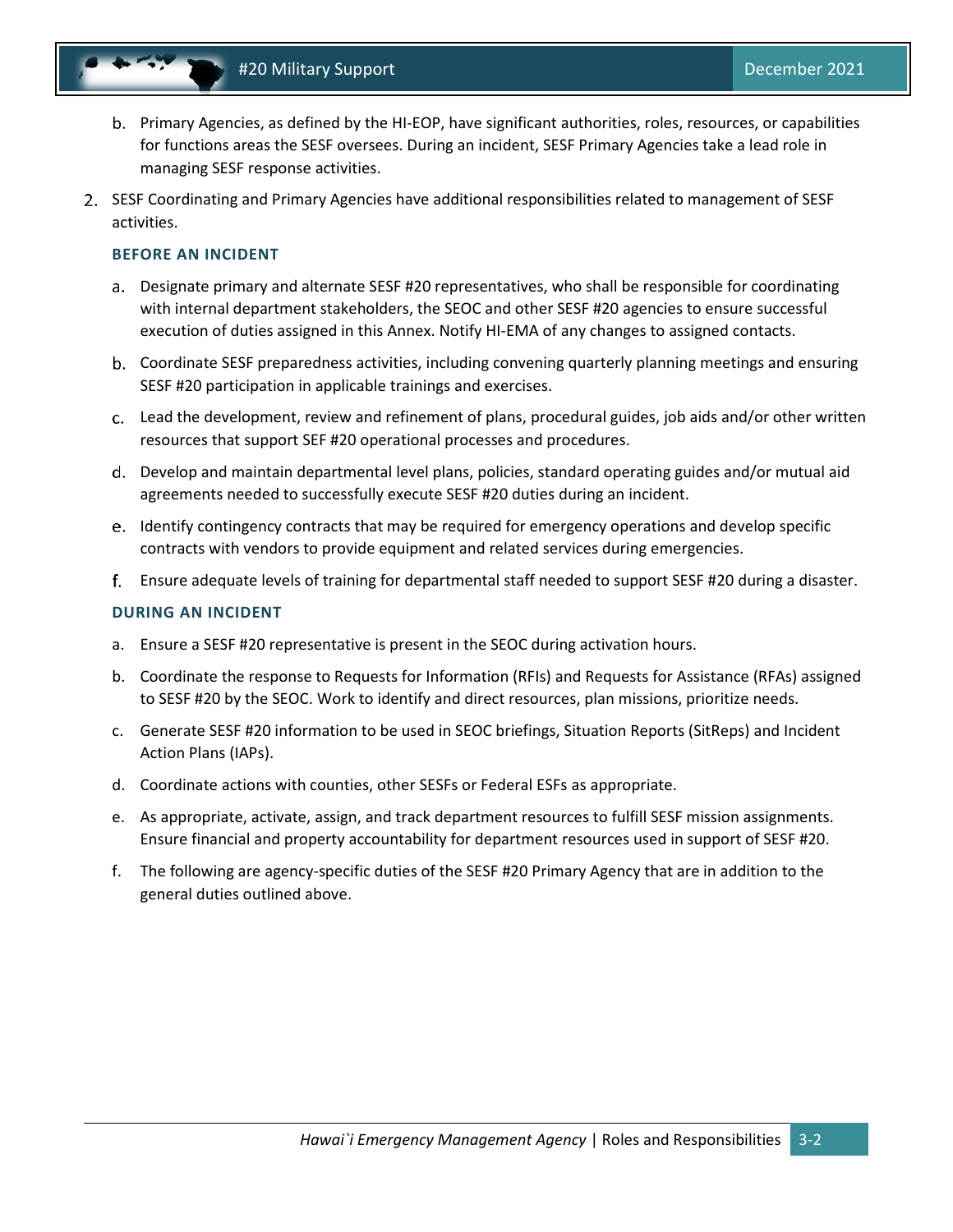

| <b>Primary Agency</b>          | <b>Agency Functions</b>                                                                                                                                                  |
|--------------------------------|--------------------------------------------------------------------------------------------------------------------------------------------------------------------------|
| Department of<br>Defense (DOD) | 1. Provide liaison officers to the State Emergency Operations Center (SEOC) and to county<br>EOCs and the JFO, as required                                               |
| Hawai`i National               | Maintain a record of incident costs and resource utilization to support reimbursement.                                                                                   |
| Guard                          | Control and direct use of HING military resources employed in state active duty or federal<br>3.                                                                         |
| Director of Military           | funded Title 32 status.                                                                                                                                                  |
| Support                        | Assign personnel from the Hawai'i Air National Guard 201st Air Operations Group (AOG) to<br>4.<br>manage the Air Coordination Group if activated by the SEOC.            |
|                                | Provide personnel to staff county Air Operations Branches upon request through the SEOC.<br>5.                                                                           |
|                                | Serve as the Coordinating and Primary Agency for all Search and Rescue Missions except<br>6.<br>those under statutory authority of the United States Coast Guard (USCG). |
|                                | 7. Provide National Guard Civil Support, on a mission request basis, within HING capability and<br>applicable laws and regulations.                                      |

# <span id="page-10-0"></span>**3.3 SUPPORT AGENCIES**

- 1. Support Agencies, as defined by the *HI-EOP*, have specific capabilities, expertise or resources that can assist Primary Agencies in executing missions assigned to the SESF by the SEOC.
- 2. No Support Agencies are assigned to SESF #20.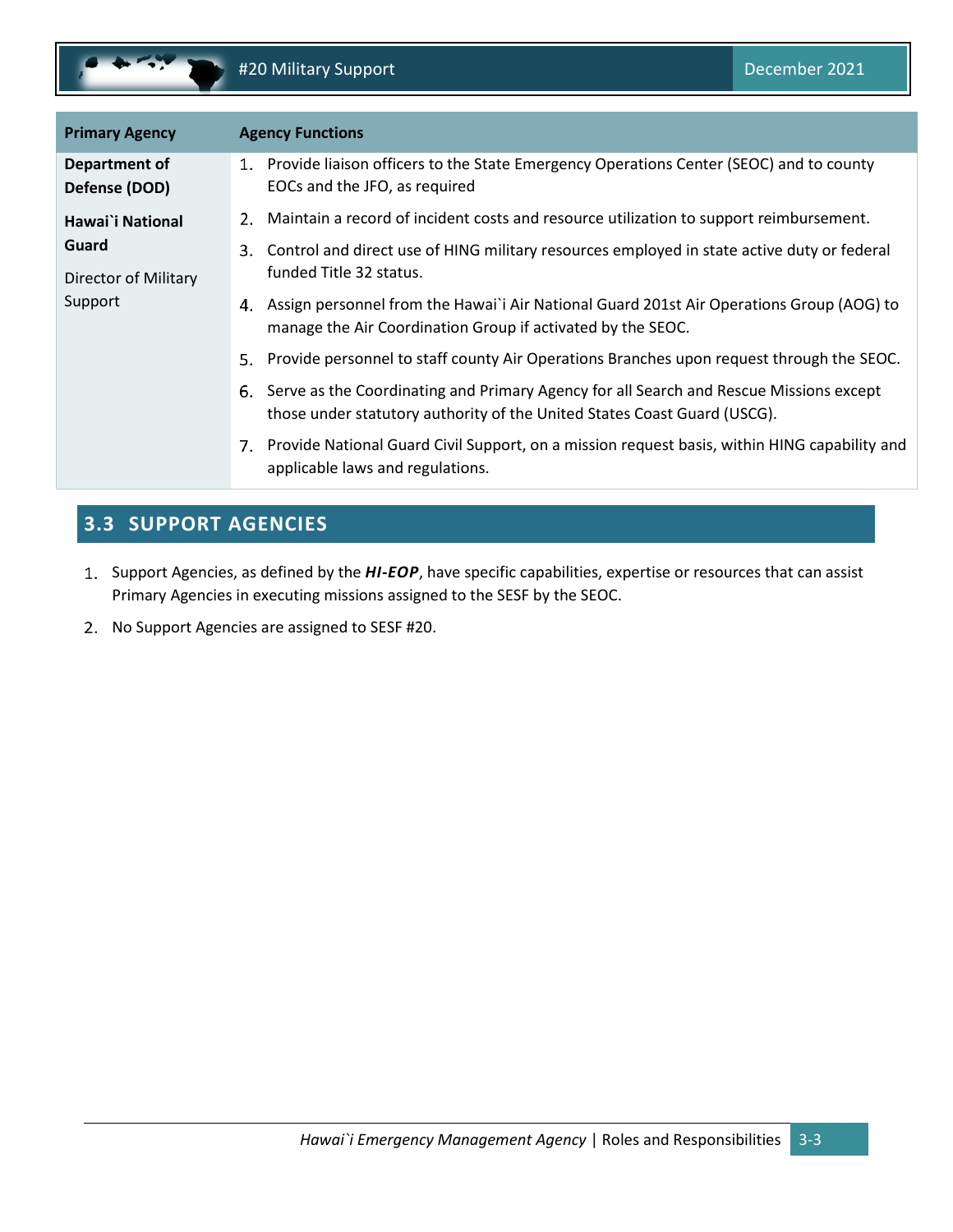# <span id="page-11-0"></span>4. CONCEPT OF OPERATIONS

# <span id="page-11-1"></span>**4.1 GENERAL**

- The Hawai`i National Guard (HING) is the Primary Agency for SESF #20 and leads preparedness and response activities.
- 2. SESF #20 will be activated by the State Emergency Operations Center (SEOC) when an incident is threatening or has occurred and there is an actual or anticipated need for HING support.
- All requests for state support or information will be made through the SEOC. SESF 20 will be assigned to fulfill requests that cannot be met with private sector or other state resources and fall within the scope of SESF #20 capabilities.
	- Upon receipt of the request, the SEOC initiates and sends a request for assistance to SESF #20.
	- b. SESF #20 confirms the capability and availability of HING assets to fulfill the request.
	- c. SESF #20 submits the request to the HING Director of Operations and Military Support (DOMS) for final approval.
- Upon validation of the mission, HING organizes and deploys the requested force package(s).
- National Guard forces will begin to draw-down as the situation stabilizes and county and state officials are able to handle the situation with their own assets.
- When activated, HING provides NGCS in accordance with the existing HING Emergency Response Plan.
- 7. Activation of SESF #20 and deployment of HING resources can be done without a Governor's proclamation of an emergency. However, a Governor's proclamation is required for SESF #20 expenses to be charged to the state's Major Disaster Fund.

# <span id="page-11-2"></span>**4.2 KEY ACTIONS**

#### 4.2.1 PREPAREDNESS

- In the preparedness phase, HING works to ensure readiness to implement effective and efficient response and recovery activities within the scope of SESF #20.
- 2. Preparedness activities for SESF #20 include:
	- Developing, reviewing, and refining SESF #20 plans and procedural guides that address specific operational processes and procedures.
	- Ensuring adequate levels of training for personnel that will support SESF #20 during a disaster.
	- Participating in exercises to test, refine and validate SESF #20 procedures.
	- Developing, reviewing, refining, and maintaining lists of all resources under the control of agencies listed in this plan that can support the execution of SESF #20 duties.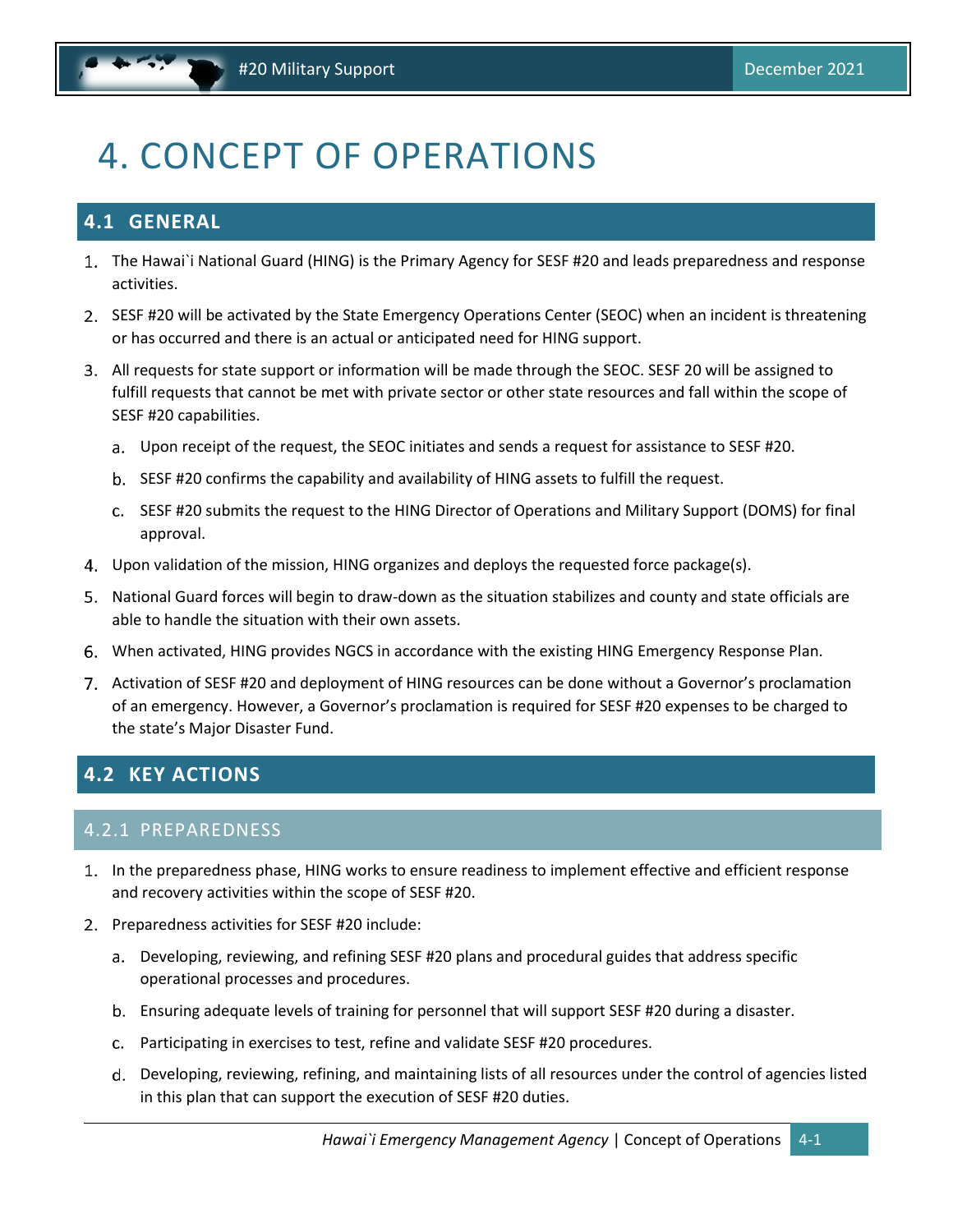# 4.2.2 RESPONSE

#### 4.2.2.1 ACTIVATION OF SESF #20

- 1. During a threatened or actual emergency, the Operations Section Chief at the State Emergency Operations Center (SEOC) determines which SESFs to activate based on the needs of the incident.
- 2. The HI-EMA Operations Section sends an activation alert via to all Coordinating/Primary Agency contacts for activated SESFs and requests a representative report to the SEOC.
	- a. For notice incidents, this alert may be sent via email.
	- b. For no-notice incidents, this alert may be sent through HI-EMA's emergency notification system and delivered via phone or text.
- 3. Upon receipt of the alert, HING will dispatch a SESF #20 representative to the SEOC and will activate personnel or resources needed to support SESF #20 missions.

#### 4.2.2.2 SEOC OPERATIONS

- 1. The SESF #20 representative in the SEOC will work with other agencies to:
	- a. Coordinate the response to Requests for Information (RFIs) and Requests for Assistance (RFAs) tasked to SESF #20.
	- b. Gather situational information related to SESF #20.
	- c. Share SESF #20 information with SESF #5 Information and Planning to include in Situation Reports, Incident Action Plans (IAPs) and other products as requested.
	- d. Provide SESF #20 reports in SEOC briefings.
	- e. Share SESF #20 information with SESF #15 External Affairs to ensure consistent public messaging.
	- f. Coordinate SESF #20 staffing to ensure the function is staffed across operational periods.
	- g. Monitor ongoing SESF #20 activities.

#### 4.2.2.3 INITIAL RESPONSE ACTIONS

- 1. Immediately upon notification of a threatened or occurring incident, consideration is given by ESF #20 toward:
	- a. Providing appropriate representation at the SEOC.
	- Coordinating and obtaining resources to support current or anticipated missions to save lives and/or protect property.

#### 4.2.2.4 ONGOING RESPONSE AND INITIAL RECOVERY ACTIONS

1. In addition to continuing the above initial activities, as appropriate and required, #20 provides ongoing coordination of the following activities during the response: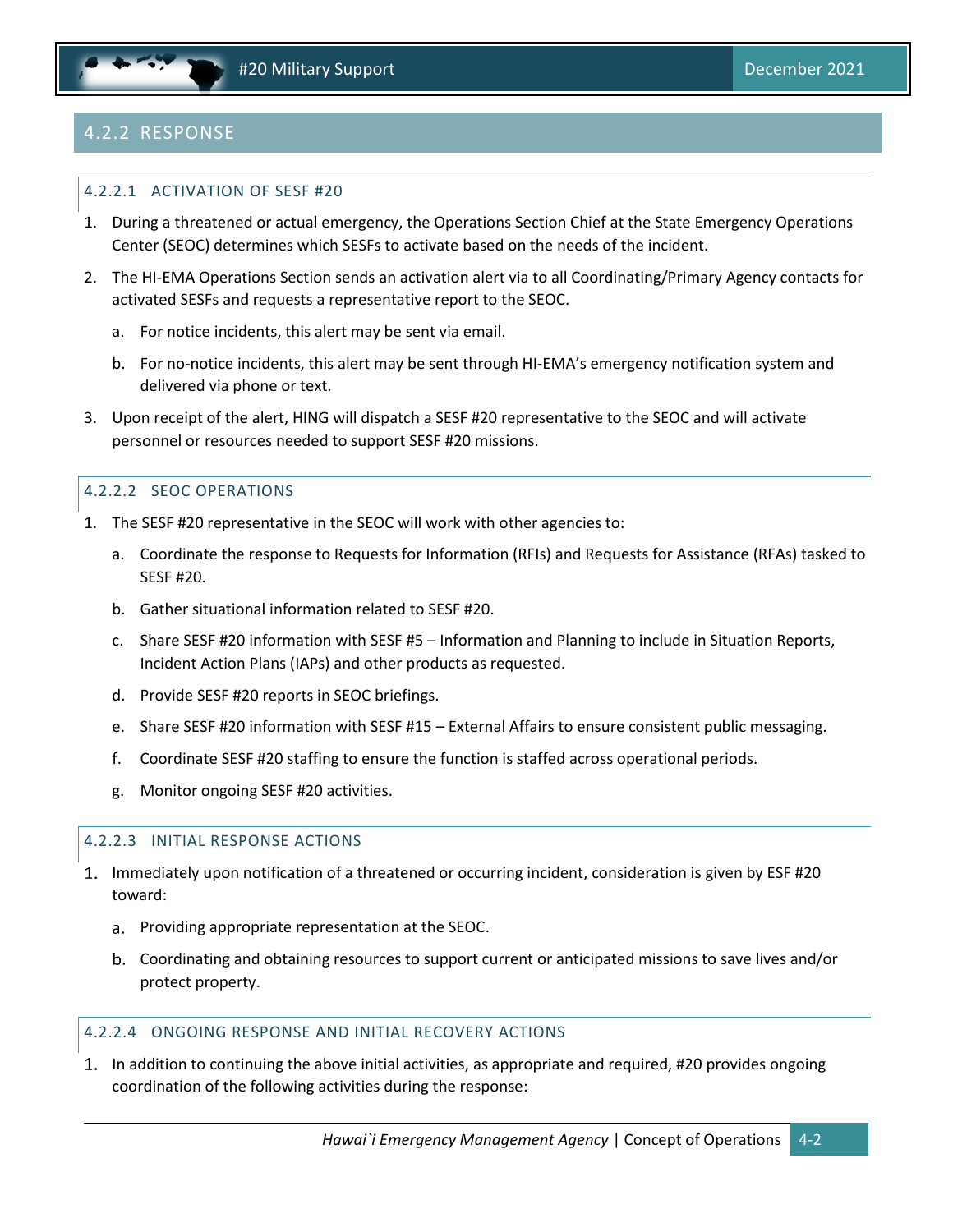- a. Monitoring WebEOC to support any incoming RFAs/RFIs.
- b. Maintaining a complete log of actions taken, resource utilization, records, and reports.
- c. Maintaining communication with higher headquarters and other SESF agencies as needed.

#### 4.2.3 LONG-TERM RECOVERY

- As the incident transitions to longer term recovery, SESF #20 will deactivate. The decision to deactivate SESF #20 will be made by the Operations Section Chief.
- Following large or particularly complex disasters, the Governor may appoint a State Disaster Recovery Coordinator (SDRC) to manage state support of county reconstruction efforts. Any HING support of longterm recovery efforts is separate from and outside the scope of SESF #20.

#### 4.2.4 MITIGATION

- All SESF #20 agencies will take the following steps to support hazard mitigation, as applicable:
	- Providing input into updates of the *State of Hawai`i Hazard Mitigation Plan*
	- b. Identifying, supporting and/or implementing mitigation measures related to SESF #20 contained in the plan.

# <span id="page-13-0"></span>**4.3 DIRECTION, CONTROL, AND COORDINATION**

#### 4.3.1 DIRECTION AND CONTROL

- The Governor is the commander in chief of all Army and Air National Guard units within his/her jurisdiction when they are not in active federal service.
- The state's Adjutant General (TAG) is the Director of the Hawai`i Department of Defense and serves as the HING Commanding General, in addition to his role as the Director of Emergency Management.
- The Governor, or the Governor's designated representative, may order the National Guard into 'State Active Duty' status to provide assistance to civil authorities in response to an actual or threatening disaster or emergency.
- 4. State and federal military forces (Dual Status) remain under the direct control of their respective military chains of command. HING personnel and equipment will remain under the operational control of the designated military task force commander.
- The on-scene commander, or the senior officer/non-commissioned officer present, will make the final determination as to whether the mission can be safely accomplished with the available personnel and equipment or if the mission is beyond their capabilities.
- SESF #20 is part of the Operations Branch in the SEOC organizational structure.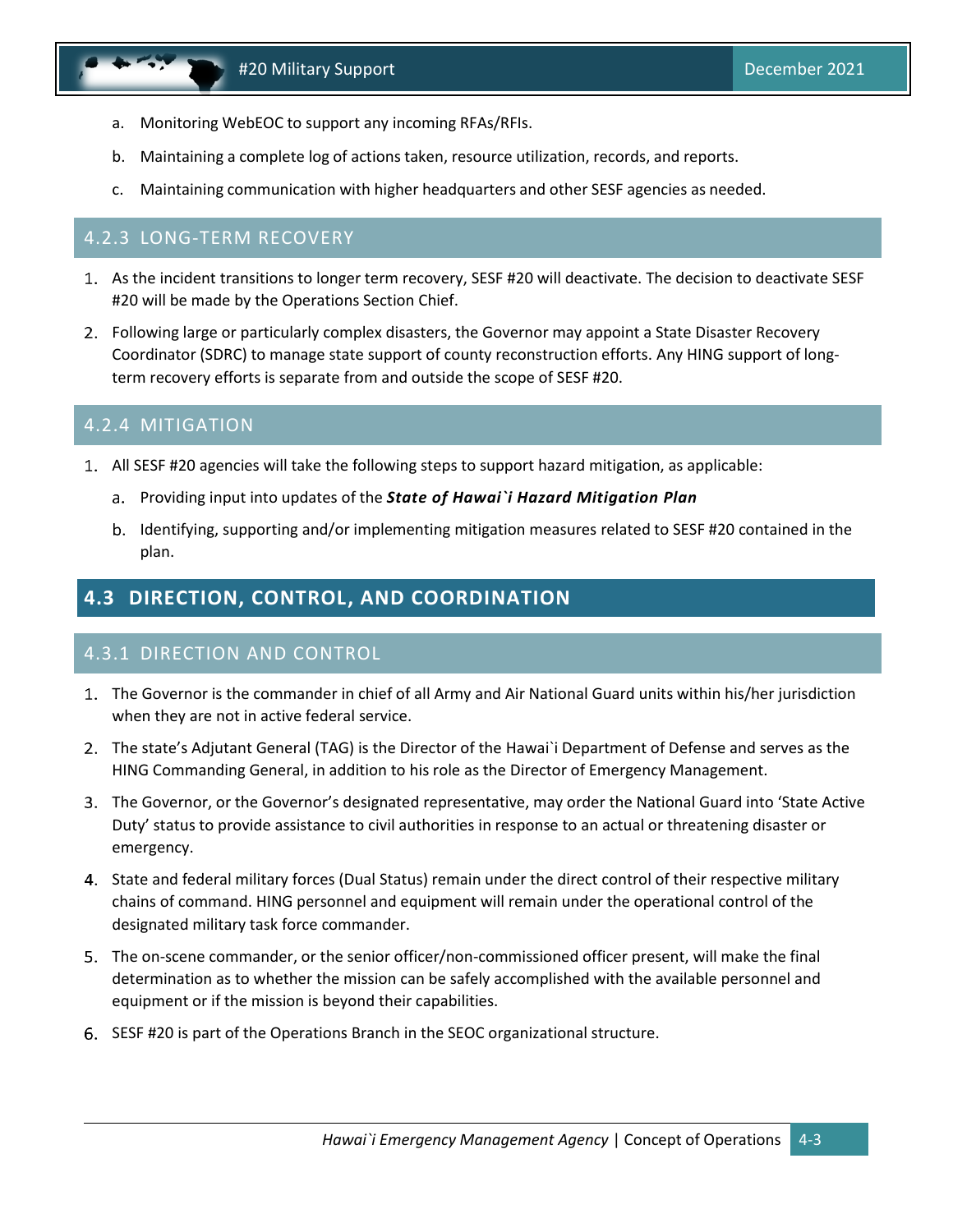### 4.3.2 COORDINATION AMONG SESF #20 AGENCIES

1. The Hawai`i National Guard is the only agency assigned to SESF #20.

#### 4.3.3 COORDINATION WITH OTHER SESFS

- All requests for support from other SESFs will be made via WebEOC. It is anticipated that SESF #20 will coordinate with other SESFs on the following:
	- **SESF #1 TRANSPORTATION:** As required and as resources are available:
		- i. Provide air traffic control support
		- ii. Assist with temporary repair of critical transportation infrastructure
		- iii. Support assessment of damage to transportation infrastructure.
	- **SESF #2 COMMUNICATIONS:** Provide technical support to augment state and county capabilities, as required. Assist in the provision, set up, and operation of emergency communications equipment, satellite systems and portable telephone systems.
	- **SESF #3 PUBLIC WORKS AND ENGINEERING:** As required and as resources are available, provide personnel and equipment for the following public works/engineering emergency activities:
		- i. Debris removal
		- ii. Damage assessment
		- iii. Demolition and/or emergency repairs or stabilization of unsafe public structures
		- iv. Engineering reconnaissance
		- v. Delivery of potable water
		- vi. Assist with emergency drainage problems
		- vii. Minor construction projects
	- **SESF #4 FIREFIGHTING:** Support firefighting operations with air and ground firefighting resources, as requested. Provide aircraft reimbursable rates to HI-EMA at the start of the new fiscal year.
	- **SESF #6 MASS CARE, EMERGENCY ASSISTANCE, HOUSING AND HUMAN SERVICES:** As required and as resources are available:
		- i. Assist evacuation operations
		- ii. Provide armories for use as emergency mass care centers when such use does not interfere with the operations and missions
		- iii. Assist with commodity distribution and feeding operations
	- **SESF #7 LOGISTICS MANAGEMENT & RESOURCE SUPPORT:**
		- i. Provide personnel to the SEOC Logistics Management and Resource Support Section upon request to support logistical coordination and distribution in SESF #7 operations.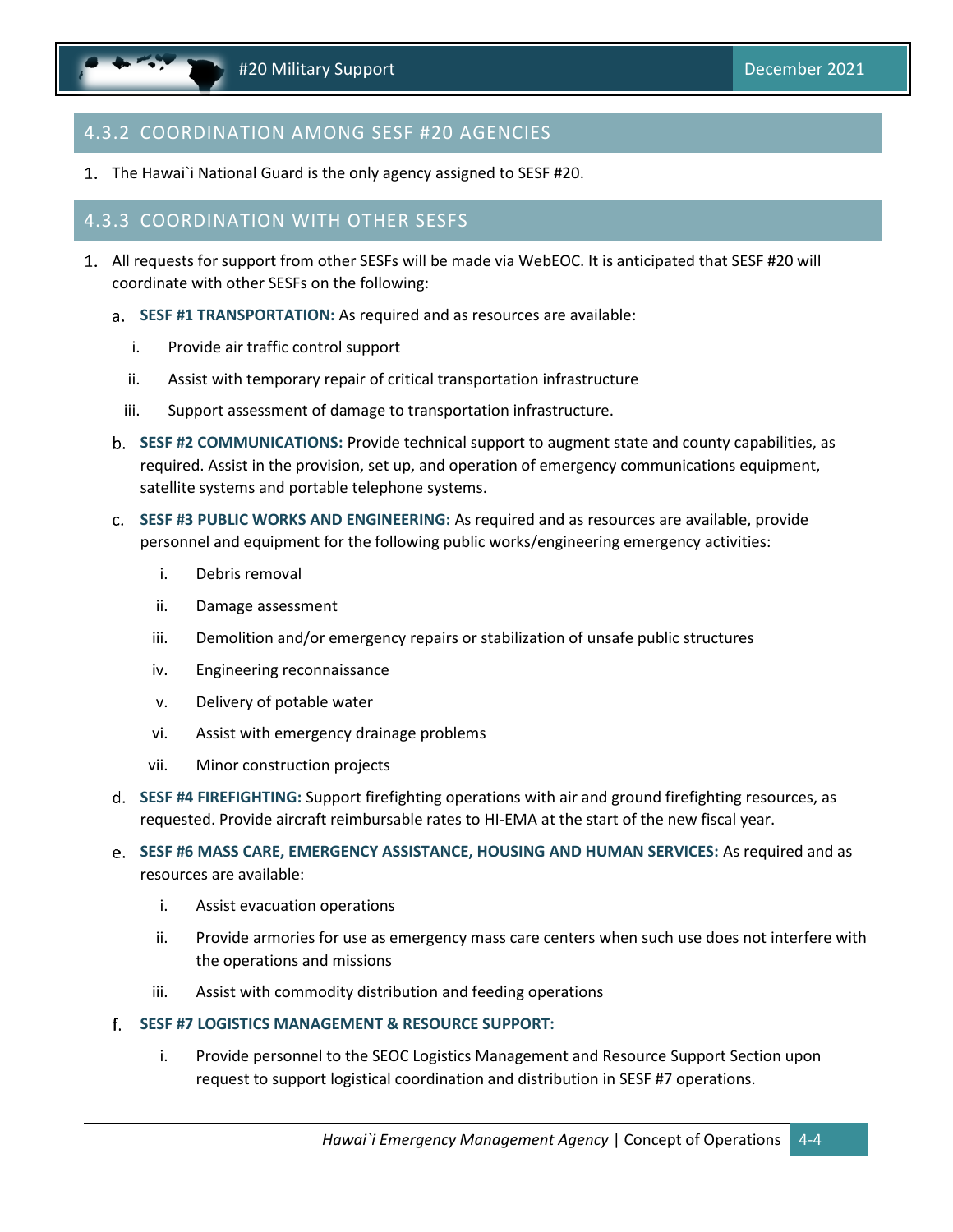

- ii. Provide ground or air transportation services for personnel and supplies to impacted or isolated areas.
- iii. Provide equipment and personnel in support of staging areas and other incident sites.

#### **SESF #8 PUBLIC HEALTH AND MEDICAL:**

- i. Provide delivery of medical supplies
- ii. Assist with patient movement and evacuation as needed.
- **SESF #10 HAZMAT:** Maintain a trained, equipped, and certified Civil Support Team capable of assessing a suspected CBRNE incident, advising civilian responders on appropriate actions through on-site testing, modeling, and expert consultation and of facilitating the arrival of additional state and federal military forces.
- **SESF #13 LAW ENFORCEMENT:** Augment civilian law enforcement agencies to
	- i. Prevent looting.
	- ii. Prevent unauthorized scene access.
	- iii. Maintain the continuance of routine services to the communities.
	- iv. Provide security of critical facilities and geographical locations to guard against criminal activity and/or provide presence and stability.
	- v. Assist local law enforcement with road blocks and traffic control.

#### 4.3.4 COORDINATION WITH COUNTY EOCS

- 1. In addition to providing a SESF #20 representative in the SEOC, HING provides a liaison officer to supported county EOC(s) and other incident command posts, as required, to coordinate support. Requests for SESF #20 assistance must be initiated by counties through the SEOC and cannot be made through the liaison officer.
- Depending on the size or location of the response, the Adjutant General (TAG) may designate either a task force or island commander who will assume operational command and control of HING forces supporting the mission.
- County requests for SESF #20 assistance will continue to be initiated through the SEOC. Requests cannot be made directly through HING liaison officers or county commanders.

#### 4.3.5 COORDINATION WITH FEDERAL PARTNERS

- There is a large federal military presence in the state of Hawai`i, including the headquarters of the U.S. Indo-Pacific Command, which is one of six (6) Unified Geographic Combatant Commands worldwide and is responsible for the Indo-Pacific region.
- 2. SESF #20 does not coordinate directly with any federal agencies or coordinate federal active duty (Title 10) forces, except in the presence of a dual-status command with Title 10 assets and Title 32 assets.
- 3. Requests for USDOD federal active duty forces are handled by the SEOC Operations Section when a needed capability does not exist within the state or resources have been exhausted.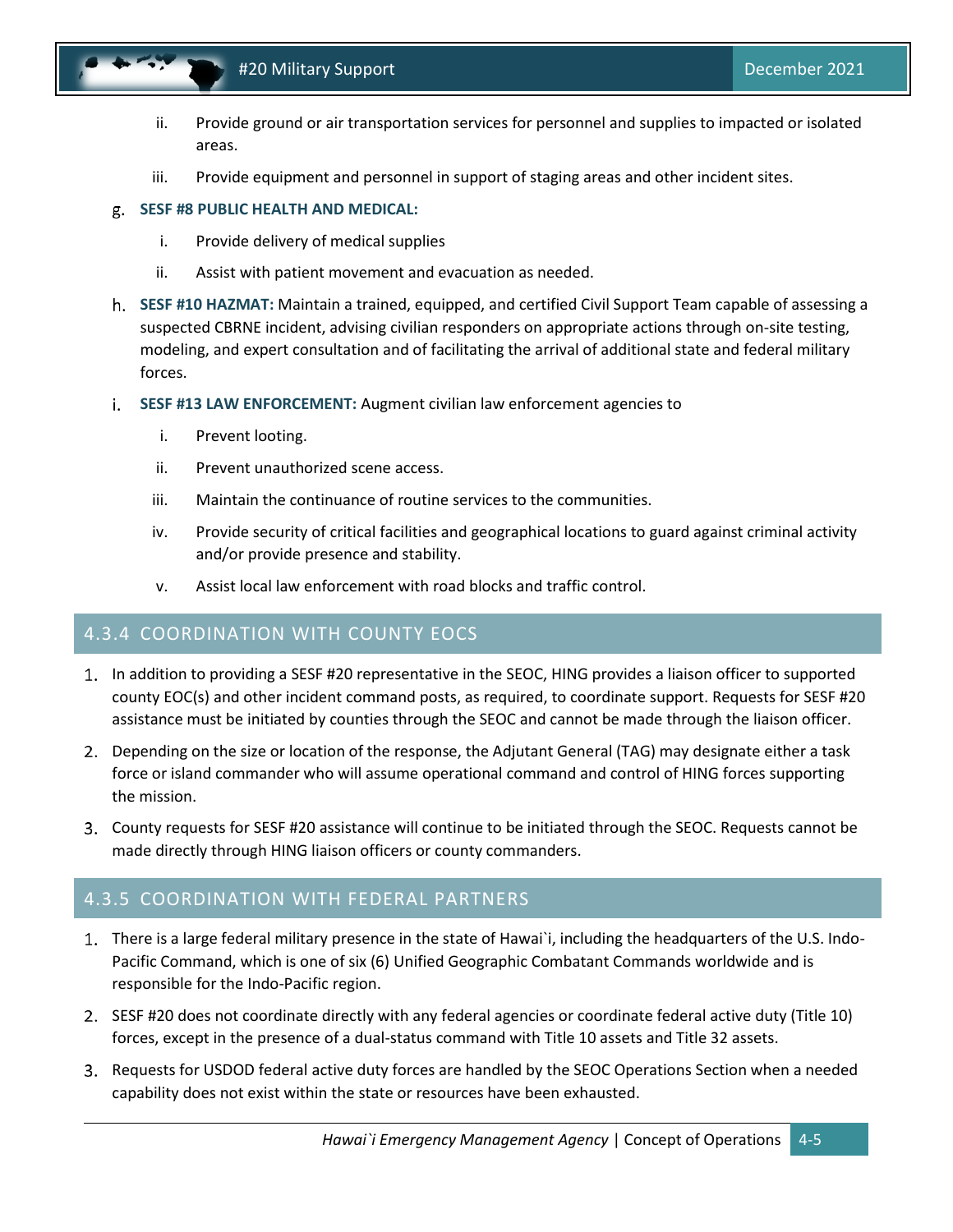- For incidents where there is not a presidential disaster declaration, requests are normally made through USINDOPACOM.
- b. If there is a presidential disaster declaration, requests for active duty (Title 10) forces are made through FEMA, validated by the Defense Coordinating Officer (DCO), and approved by USINDOPACOM and/or the Office of the Secretary of Defense.

#### 4.3.6 TASK FORCES

- 1. SESF #20 may establish or participate in task forces to address specific issues during planning or response operations.
	- Task forces may be pre-established or stood up on an ad hoc basis as issues emerge that require specialized attention and coordination among multiple agencies.
	- Task forces may consist only of SESF #20 agencies, or include representatives from other SESFs, federal ESFs, the private sector or non-governmental organizations.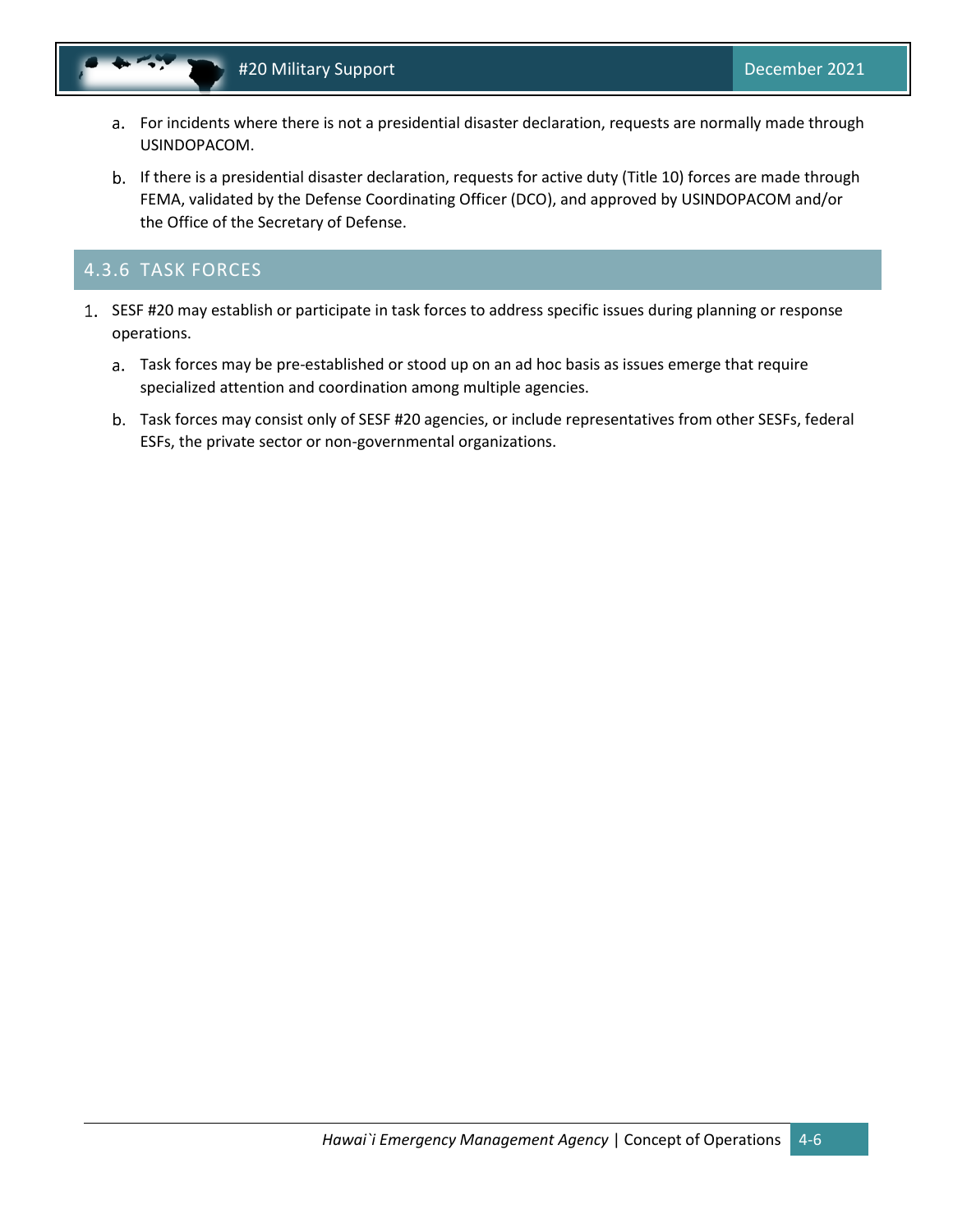# <span id="page-17-0"></span>5. AUTHORITIES AND REFERENCES

#### <span id="page-17-1"></span>**5.1 STATE LAWS, REGULATIONS AND DIRECTIVES**

- Hawai`i Revised Statutes Chapter 121 Militia; National Guard
- 2. Hawai`i Revised Statutes Chapter 127A Emergency Management
- 3. Administrative Directive No. 15-01, Emergency Management Preparedness Policies for Departments

### <span id="page-17-2"></span>**5.2 FEDERAL LAWS, REGULATIONS, AND DIRECTIVES**

- 1. Defense Support of Civil Authorities (DSCA)
- Department of Defense Directive (DODD) 3025.18 Defense Support of Civil Authorities (DSCA) Department of Defense Directive (DODD) 5525
- Stafford Disaster Relief and Emergency Assistance Act
- Code of Federal Regulations 44 (CFR44) Emergency Management and Assistance

#### <span id="page-17-3"></span>**5.3 REFERENCES**

- 1. HING Emergency Response Plan
- CNGBI 3000.04, National Guard Bureau Domestic Operations CNGBM 3000.XX, National Guard Bureau Domestic Operations
- CNGBI 5200.01, National Guard Bureau All Hazards Support Plan (AHSP) DODD 3025.18, Defense Support of Civil Authorities (DSCA)
- DODI 3025.22, The Use of the National Guard for Defense Support of Civil Authorities DODM 3025.01 series
- CJCS DSCA EXORD, 071415Z June 13
- CNGBI 1302.01, Guidance for Members Performing Duty Under the Authority of 32 U.S.C. §502(f) 32 U.S.C. §328, Active Guard and Reserve Duty (Governor's Authority)
- 7. NGR 600-5, The AGR Program Title 32 Full-Time National Guard Management
- ANGI 36-101, Air National Guard Active Guard Reserve (AGR) Program
- 18 U.S.C. §1385, "Use of Army and Air Force as posse comitatus" 18 U.S.C. Ch. 29, "Elections and Political Activities"
- 10. DODI 3025.21, Defense Support of Civilian Law Enforcement Agencies Joint Publication 3-28, "Defense Support to Civil Authorities," Chapter III 10 U.S.C. Ch. 13, "Insurrection"
- 11. NGR 500-5/ANGI 10-208, National Guard Domestic Law Enforcement Support and Mission Assurance Operations CNGBI 3501.00 National Guard Weapons of Mass Destruction-Civil Support Team Management